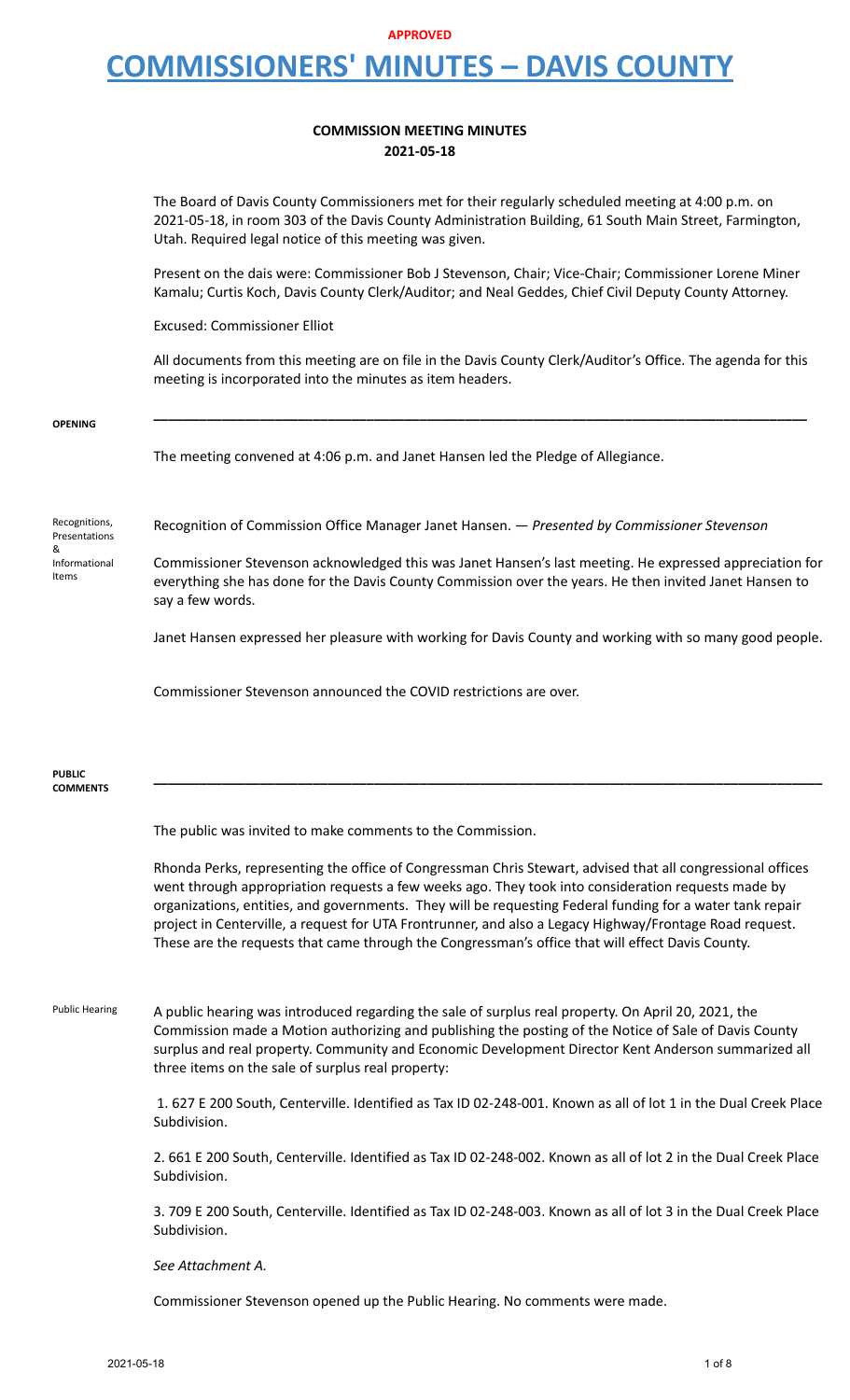Motion to close Public Hearing: Com. Kamulu Seconded: Com.Stevenson All vote: Aye

*Animal Care*

#### **BUSINESS/ ACTION**

Summary List #2021-214 of March Animal Adoption Agreements

**1**. **Summary List #2021-214 of March Animal Adoption Agreements** — *Presented by Commissioner Stevenson*

The contract period is 03/01/2021 to 03/31/2021. Adoptions are receivable. No amount was provided.

**\_\_\_\_\_\_\_\_\_\_\_\_\_\_\_\_\_\_\_\_\_\_\_\_\_\_\_\_\_\_\_\_\_\_\_\_\_\_\_\_\_\_\_\_\_\_\_\_\_\_\_\_\_\_\_\_\_\_\_\_\_\_\_\_\_\_\_\_\_\_\_\_\_\_\_\_\_\_\_\_\_\_\_\_\_\_\_\_**

Summary List #2021-215 of April Animal Adoption

**2. Summary List #2021-215 of April Animal Adoption Agreements** — *Presented by Commissioner Stevenson*

Agreements

The contract period is 04/01/2021 to 04/30/2021. Adoptions are receivable. No amount was provided.

#### **Attorney's Office**

Memo of Understanding #2021-216 between Davis County Sheriff's Office and President and Fellows of Harvard College

**3. Memo of Understanding #2021-216 between Davis County Sheriff's Office and President and Fellows of Harvard College** — *Presented by Chief Deputy County Attorney Neal Geddes*

Harvard is doing a study with our pretrial offenders and people being maintained in the jail. The Davis County Sheriff's Office will provide data to Harvard College from their Public Safety Assessment (PSA) tool and Harvard will provide rigorous evaluation of the PSA for the period of one year. The contract period is 04/15/2019 to 04/15/2021.

Resolution #2021-217 authorizing the Filing of Cross-Appeals to 2021 **Centrally** Assessed Appeals

**4. Resolution #2021-217 authorizing the Filing of Cross-Appeals to 2021 Centrally Assessed Appeals** — *Presented by Chief Deputy County Attorney Neal Geddes*

Every year we receive a number of appeals of property which are assessed by the state. A private council would assist with these appeals, counties have now come together to assist with these appeals. A resolution is needed in order for counties to engage in action to address cross-filed appeals.

#### *Clerk/Auditor*

# Approval of the Traditional Bidding Process and Specification that Parcels will be sold as whole during the Tax Sale

5. Approval of the Traditional Bidding Process and Specification that Parcels will be sold as whole during **the Tax Sale** — *Presented by Clerk/Auditor Curtis Koch*

On May 19, 2021 at 10:00 a.m., we will be holding the 2021 Delinquent Property Tax Sale. That is held every year by myself, Clerk/Auditor Curtis Koch. It will be held here at the Davis County Administration Building down in room 131.

This Tax Sale is where Parcels of property that are delinquent in taxes for 5 years will be auctioned. To give you some background on the delinquent parcels for this year, when we first received the list we started with 60 parcels, of those 60 parcels we had 26 homes, 28 parcels of land, and 6 commercial properties.

On the advertisement this year it shows "Preferred Sales".

The definition of Preferred Sales is: These are properties that meet one or more of the following criteria: 1) the county has determined that the property is not an economically viable unit of property to possible bidders with a unique interest in the property due to property characteristics such as size, shape, access, zoning or other factors that may affect the economic value and use of the property; or 2) a non-preferential sale of the property would create a nuisance and/or cloud upon an existing interest in the property and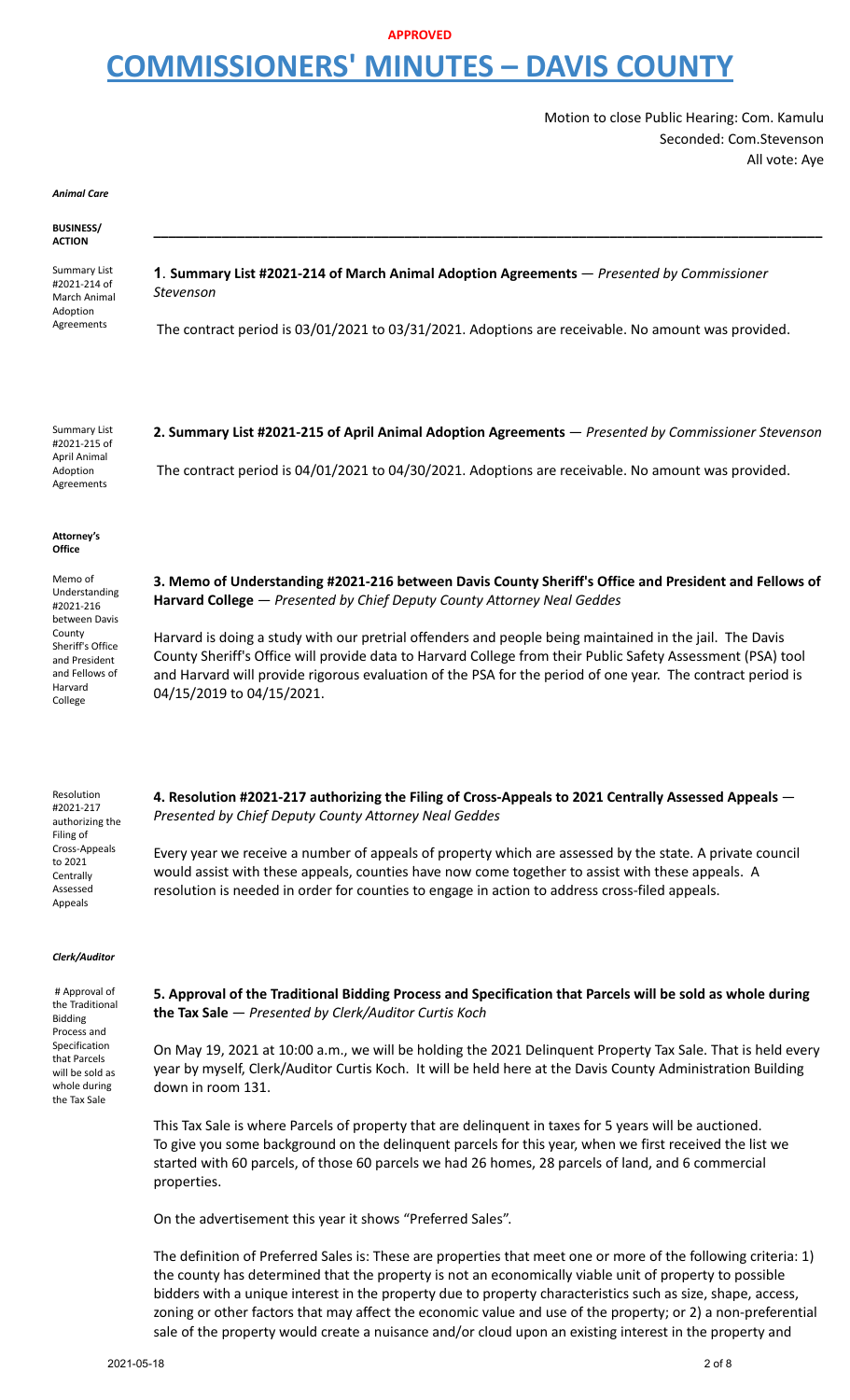### **APPROVED**

# **COMMISSIONERS' MINUTES – DAVIS COUNTY**

could unreasonably diminish the value of such an interest. These properties will initially be offered without competitive bidding to persons or entities who own property that abuts the identified property, or other persons or entities who have a unique interest in the identified property. If these properties are not purchased initially through a preferential sale, the County may offer these properties for sale to the registered bidders at this annual real property delinquent tax sale.

Note: Some properties may have been withdrawn from the sale. The reasons for withdrawal may be that the proper notice has not been given or erroneous legal descriptions, duplicate assessments, litigation, bankruptcy, have been discovered or deferrals or settlements have been granted by the Davis County Commission.

Currently all homes have been redeemed, there are no homes on the sale. We are down to very few land parcels. Six land parcels are preferred and two may go for sale.

We are requesting approval on the traditional bidding process. Parcels will be sold as a whole and not broken down into smaller pieces.

#### *CED*

# 2021-218 Acceptance of Legacy Events Center Master Plan and Direct Clerk Auditor to Prepare TRT/TRCCA Sales Tax Bond Proposal to Fund the Construction of the LEC Master Plan Project

**6. Acceptance #2021-218 of Legacy Events Center Master Plan and Direct Clerk Auditor to Prepare TRT/TRCCA Sales Tax Bond Proposal to Fund the Construction of the LEC Master Plan Project** — *Presented by Community and Economic Development Director Kent Andersen*

Adjustments were made to the Legacy Event Center Master Plan based on the attachment and what was presented in the Work Session meeting on 5/11/2021. There will be continued modifications based on cost, applicability, and availability for the full architectural design.

It was recommended the Commission accept the Legacy Events Center (LEC) Master Plan as presented to the Commission in a Work Session on 5/11/2021 and direct staff to prepare a new LEC Request for Proposal for full architectural services based on the accepted Master Plan. Direct the Clerk Auditor to prepare a TRT/TRCCA sales tax bond proposal to fully fund construction of the LEC Master Plan project upon completion of the architectural services. *See Attachment B.*

Agreement #2021-219with New Life Consignment for Just Between Friends Consignment Sale

**7. Agreement #2021-219 with New Life Consignment for Just Between Friends Consignment Sale** — *Presented by Community and Economic Director Kent Andersen*

This item was introduced, but there was no further discussion. The contract period is 10/04/2021 to 10/09/2021. The receivable amount is \$7,835.53.

Agreement #2021-220 with North American Grappling Association for An All Age Grappling Tournament

**8. Agreement #2021-220 with North American Grappling Association for An All Age Grappling Tournament** — *Presented by Community and Economic Director Kent Andersen*

This item was introduced, but there was no further discussion. The contract period is 09/30/2021 to 10/02/2021. The receivable amount is \$3,234.20.

Agreement #2021-221 with Rocky Mountain National Events for New Youth Regional Wrestling Tournament

**9. Agreement #2021-221 with Rocky Mountain National Events for New Youth Regional Wrestling Tournament** — *Presented by Community and Economic Director Kent Andersen*

This item was introduced, but there was no further discussion. The contract period is 11/17/2021 to 11/21/2021. The receivable amount is \$5,129.40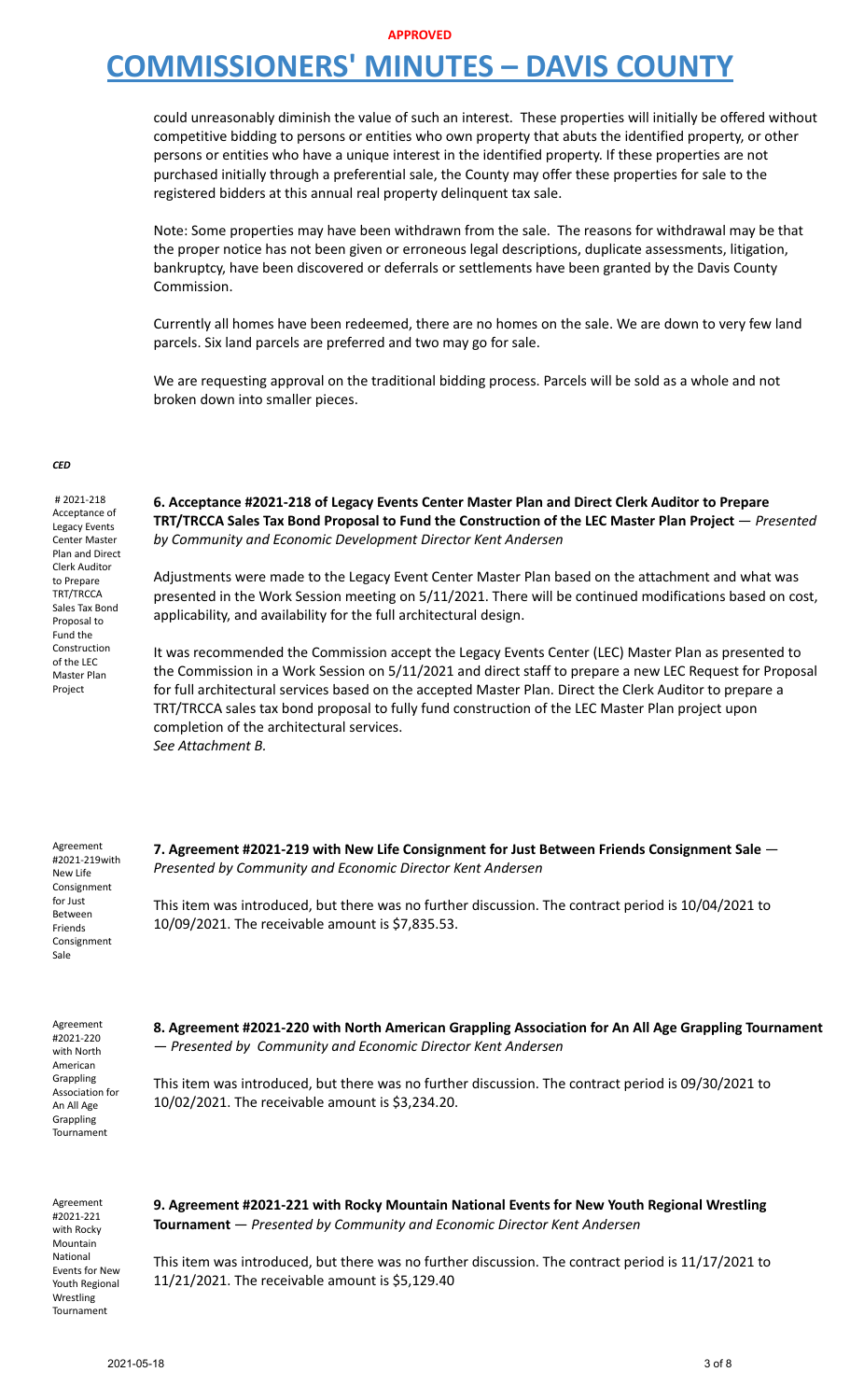### **APPROVED**

# **COMMISSIONERS' MINUTES – DAVIS COUNTY**

Agreement #2021-222 with SnowBasin Sports Education Foundation for Snowbasin's Ski Swap Annual Fundraising

#2021-223 Ground Lease with Utah State University for the proposed Agricultural Heritage Center in Kaysville

**10. Agreement #2021-222 with SnowBasin Sports Education Foundation for Snowbasin's Ski Swap Annual Fundraising** — *Presented by Community and Economic Director Kent Andersen*

Snowbasin Ski Swap is the annual fundraising event for the Snowbasin Sports Education Foundation. The contract period is 10/28/2021 to 10/30/2021. The receivable amount is \$4,270.13.

**11. Ground Lease #2021-223 with Utah State University for the proposed Agricultural Heritage Center in Kaysville** — *Presented by Community and Economic Director Kent Andersen*

Community and Economic Development Director Kent Andersen acknowledged Jerry Goodspeed, the Utah State University Horticulturist, in attendance. He noted Jerry Goodspeed has been excellent to work with on the next two items which were discussed in the Work Session that occurred immediately before this meeting.

Ground Lease with Utah State University for the proposed Agricultural Heritage Center at Utah State University Botanical Center in Kaysville. The contract period is 05/18/2021 to 05/18/2036. The rent amount is \$0.00.

Agreement 2021-224 Lease and Management Agreement for the Agricultural Heritage Center in Kaysville

**12. Agreement #2021-224 Lease and Management Agreement for the Agricultural Heritage Center in Kaysville** — *Presented by Community and Economic Director Kent Andersen*

Lease and Management Agreement with Utah State University for the proposed Agricultural Heritage Center. The lease term shall commence upon completion of construction of the proposed Center. The financial contribution from the County includes a one-time contribution of \$16,000 for the purchase of initial equipment/supplies. For the first two years of the lease term, an annual financial contribution of \$65,000 for operations and maintenance (O&M). Thereafter, the parties agree to review actual costs and potentially adjust the contribution amount. If, for a given calendar year during the lease term, the annual O&M payment is insufficient to cover the O&M costs, Utah State University shall cover any excess costs up to \$113,500, at which time the parties shall each be responsible for 50% of any O&M cost overage. The contract period ends 05/18/2036. The payable amount is to be determined.

Agreement #2021-225 with US Department of the Treasury for Emergency Rental Assistance Program Funds **13. Agreement #2021-225 with US Department of the Treasury for Emergency Rental Assistance Program Funds** — *Presented by Community and Economic Director Kent Andersen*

This is the second round of the U.S. Department of the Treasury Emergency Rental Assistance Program funds we are receiving. ERA (2) funds are for use with the initial \$10.7 million already received by the County. County Staff are working with DWS to deploy funds to households needing rental assistance. The state will be the repository for the requests of rental assistance in partnership with Open Doors. The County will remit payments upon completion.

The state did accept the housing assistance fund which is a mortgage assistance fund, details to come in the future.

Commissioner Stevenson made remarks in regards to the Legacy Event Center Master Plan. He noted the value and opportunity the Master Plan of the Legacy Events Center brings to our state for tourism and what we will be able to do for our County in the future. We are working to build a better facility with Utah State after closing the rodeo side of the Legacy Center, which will tie in traditionally with the horses. These venues are a very big deal for our County.

The contract period is 05/10/2021 to 03/31/2022. The receivable amount is \$8,508,417.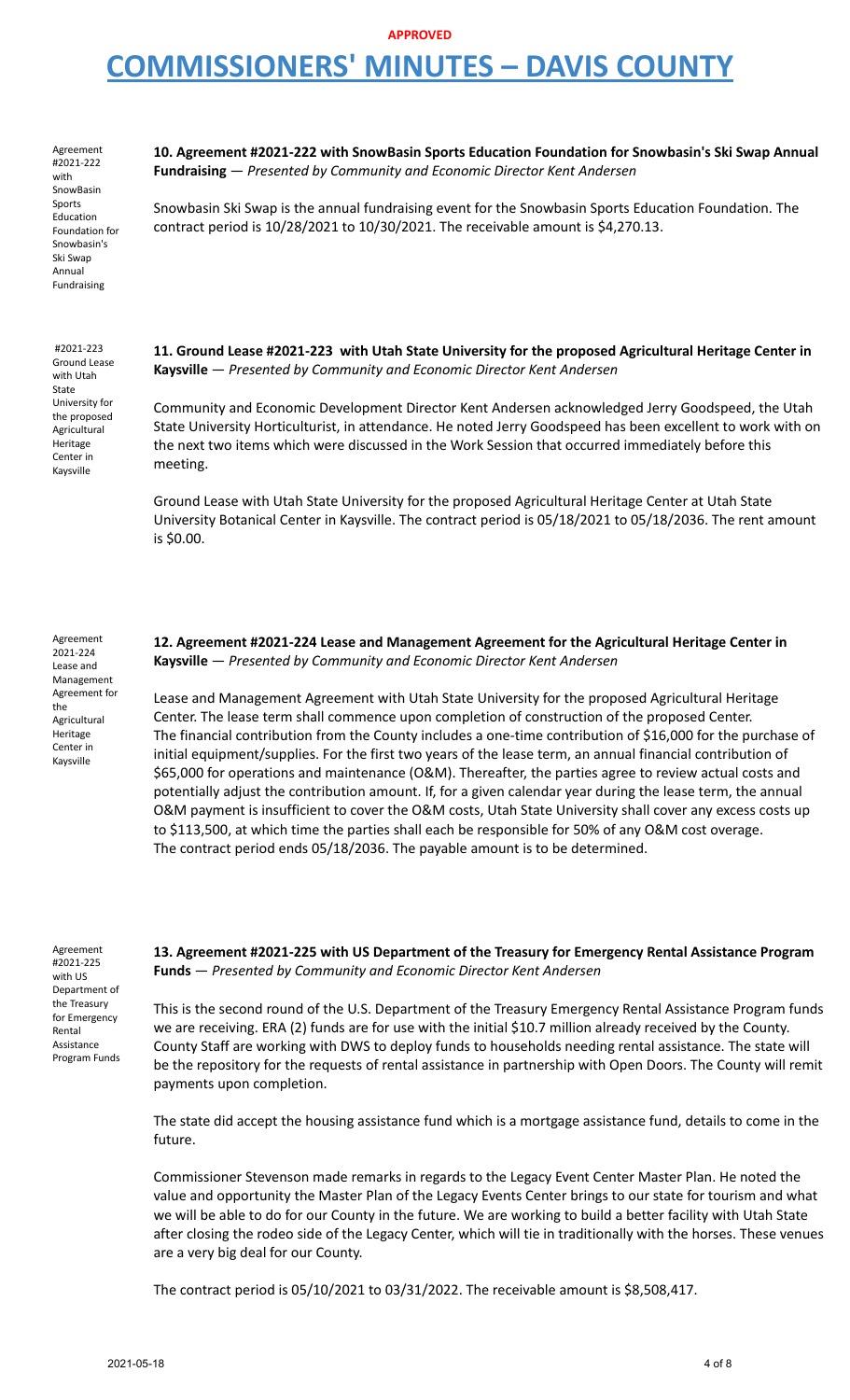#### *Facilities*

Agreement #2021-226 with Western Technologies Inc. for geotechnical testing services for the proposed Agricultural Heritage Center in Kaysville

**14. Agreement #2021-226 with Western Technologies Inc. for geotechnical testing services for the proposed Agricultural Heritage Center in Kaysville** — *Presented by Facilities Director Lane Rose*

This item was introduced, but there was no further discussion. The contract period is 05/18/2021 to 06/26/2021. The payable amount is \$5,500.

Commissioner Stevenson acknowledged Facilities Director Lane Rose for his help and service with the Legacy Event Center project.

#### *Health*

Agreement #2021-227 with AAA Food Handler as a Utah State approved vendor for Food Handler **Training** 

**15. Agreement #2021-227 with AAA Food Handler as a Utah State approved vendor for Food Handler Training** — *Presented by Commissioner Kamalu*

An agreement was introduced from Health and Environmental Services for the recognition of AAA Food Handler as a Utah State approved vendor of services for an acceptable and valid means of food handler training as outlined in the Utah Administrative Code. The contract period begins 05/11/2021 and there is no ending date . The receivable amount is \$15 per successful trainee.

Amendment #2020-643-A with SWCA Environmental **Consultants** adding Section 17 **16. Amendment #2020-643-A with SWCA Environmental Consultants adding Section 17** — *Presented by Commissioner Kamalu* An amendment was presented from Health and Environmental Services, Amendment to Contract 2020-643 with SWCA Environmental Consultants, adding Section 17. The contract period begins 04/20/2021 and there is no ending date. No change in the payable amount.

Amendment #2018-544-E with Utah Dept. of Health Arthritis contract

**17. Amendment #2018-544-E with Utah Department of Health Arthritis contract adding funding and replacing Attachment A** — *Presented by Commissioner Kamalu*

This amendment from Health Senior Services with the Department of Health was introduced for the Arthritis contract amendment, adding funding and replacing Attachment A. The contract period is 07/01/2021 to 06/30/2022. The receivable amount is an additional \$10,000.

Amendment #2018-574-F with Utah Dept. of Health EPICC **18. Amendment #2018-574-F with Utah Department of Health EPICC replacing Attachment A updating the award number, annual dates, and activities for the 1815 Grant** — *Presented by Commissioner Kamalu*

This is an amendment from Health Community Services for the EPICC (Environment, Policy and Improved Clinical Care) Amendment, replacing Attachment A in Amendment 5 with the new Attachment A updating the award number, annual dates, and activities for the 1815 grant. The contract period begins 09/30/2020 and there is no ending date. No change to the receivable amount.

Agreement #2021-228 with Utah Department of Health for CHEC

**19. Agreement #2021-228 with Utah Department of Health for CHEC** — *Presented by Commissioner Kamalu*

This is an agreement from Health, Family and Disease Prevention for the CHEC (Child Health Evaluation and Care) contract to provide funding for outreach which is also known as Early and Periodic Screening, Diagnosis and Treatment (EPSDT) benefit The contract period is 07/01/2021 to 06/30/2025. The receivable amount is \$37,705.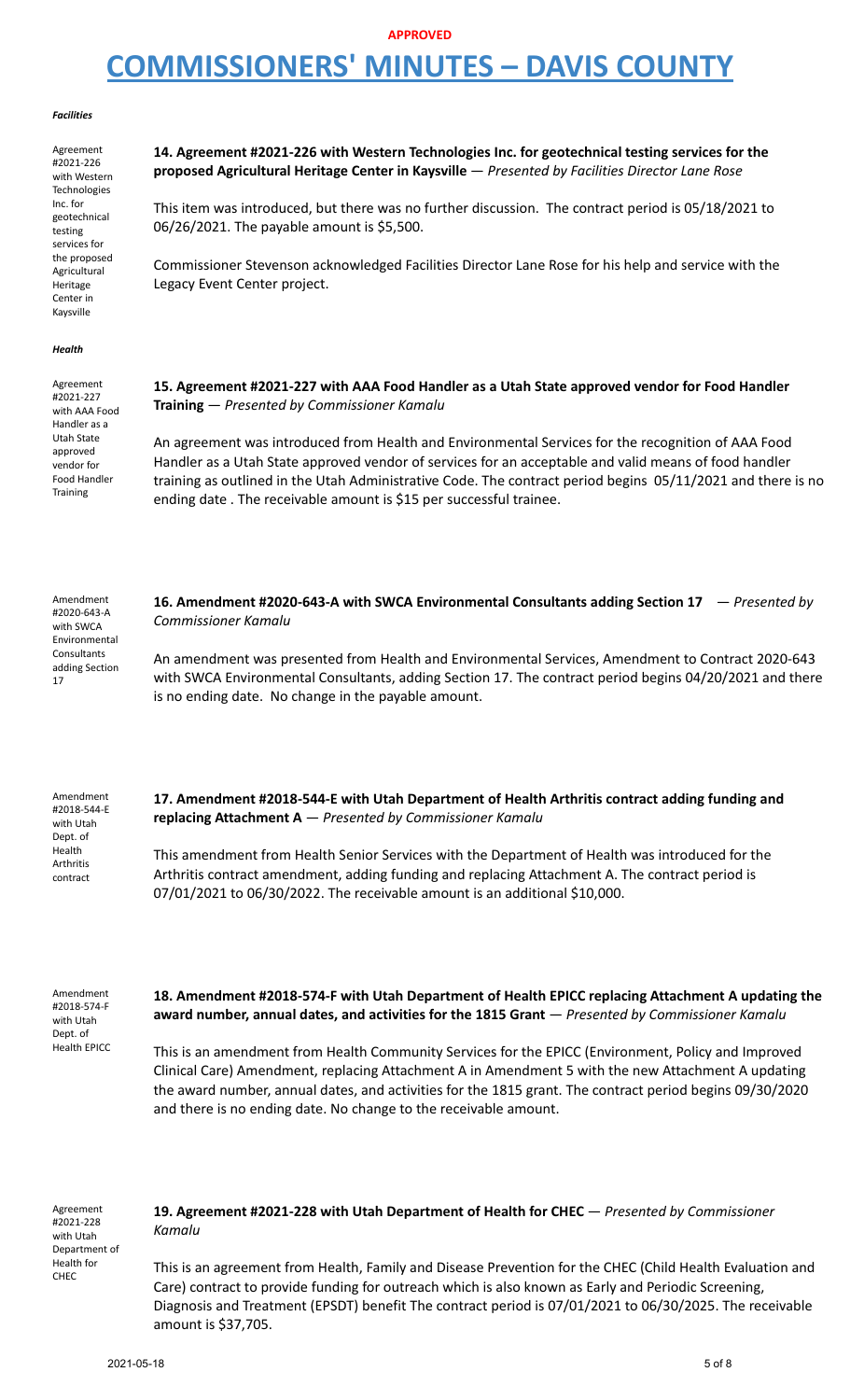Agreement #2021-229 with Drug Safe Utah Educational Inc. for E-Cig and drug prevention program

**20. Agreement #2021-229 with Drug Safe Utah Educational Inc. for E-Cig and drug prevention program** — *Presented by Commissioner Kamalu*

From Health Community Services, an agreement in accordance with Utah Code § 26A-1-129, DCHD is administering funds to programming which addresses root causes and factors associated with youth use of electronic cigarettes, marijuana, and other drugs in at-risk Davis County Communities. The contract period is 05/18/2021 to 12/31/2021. The pass-through amount is \$27.300.

Agreement #2021-230 with Utah Dept. of Health for FFP Targeted Case Management

**21. Agreement #2021-230 with Utah Department of Health for FFP Targeted Case Management** — *Presented by Commissioner Kamalu*

From Health, Family and Disease Prevention, an agreement with the Utah Department of Health, the Targeted Case Management contract that sets out the obligations of the parties in order to claim Federal Financial Participation (FFP) for services delivered to Medicaid eligible children birth through age 3 at the time of the service, and currently enrolled in the Medicaid program. The contract period is 07/01/2021 to 06/30/2025. The receivable amount is up to \$1,100,000.

#2019-244-B Approval of Senior Services Division year three of the four year aging area plan, July 1, 2021 - June 30, 2022

22. Approval #2019-244-B of Senior Services Division year three of the four year aging area plan, July 1, **2021 - June 30, 2022** — *Presented by Commissioner Kamalu*

From Health Senior Services and with Utah Department of Human Services, Division of Aging and Adult Services, the approval of the Davis County Health Department, Senior Services, year three of the four year plan, 07/01/2021 through 06/30/2022.

#### *Human Resources*

Agreement #2021-231 with Utah Dept. of Public Safety, Bureau of Criminal Identification (BCI) for access to database

**23. Agreement #2021-231 with Utah Department of Public Safety, Bureau of Criminal Identification (BCI) for access to BCI database for Pretrial Services** — *Presented by Human Resources Director Chris Bone*

This is an agreement that grants access to the Bureau of Criminal Identification (BCI) database for our pretrial services, which will serve as an important tool. BCI requires this agreement and that we follow the rules of access to their database. The contract period is 07/01/2021 to 06/30/2022.

Agreement #2021-232 with GBS Benefit, Inc for Consultant and Advisory Services

**24. Agreement #2021-232 with GBS Benefit, Inc for Consultant and Advisory Services** — *Presented by Human Resources Director Chris Bone*

An agreement was presented for GBS to be Davis County's Benefits Consultant/Advisor. The agreement runs for three years to maintain consistency in employee benefits. The contract period begins 07/01/2020 through 07/01/2023 and is renewable each year thereafter for a period of three years. The payable amount is \$48,000 per year.

### *Sheriff's Office*

Memo of Understanding #2021-233 with The Bureau of Alcohol, Tobacco, **25. Memo of Understanding #2021-233 with The Bureau of Alcohol, Tobacco, Firearms and Explosives (ATF) to provide an investigator to the Task Force** — *Presented by Chief Deputy Susan Poulsen* A Memo of Understanding was presented for Davis County Sheriff's Office to provide an investigator to join The Alcohol, Tobacco, Firearms, and Explosives (ATF) taskforce for Project Safe Neighborhood, which has the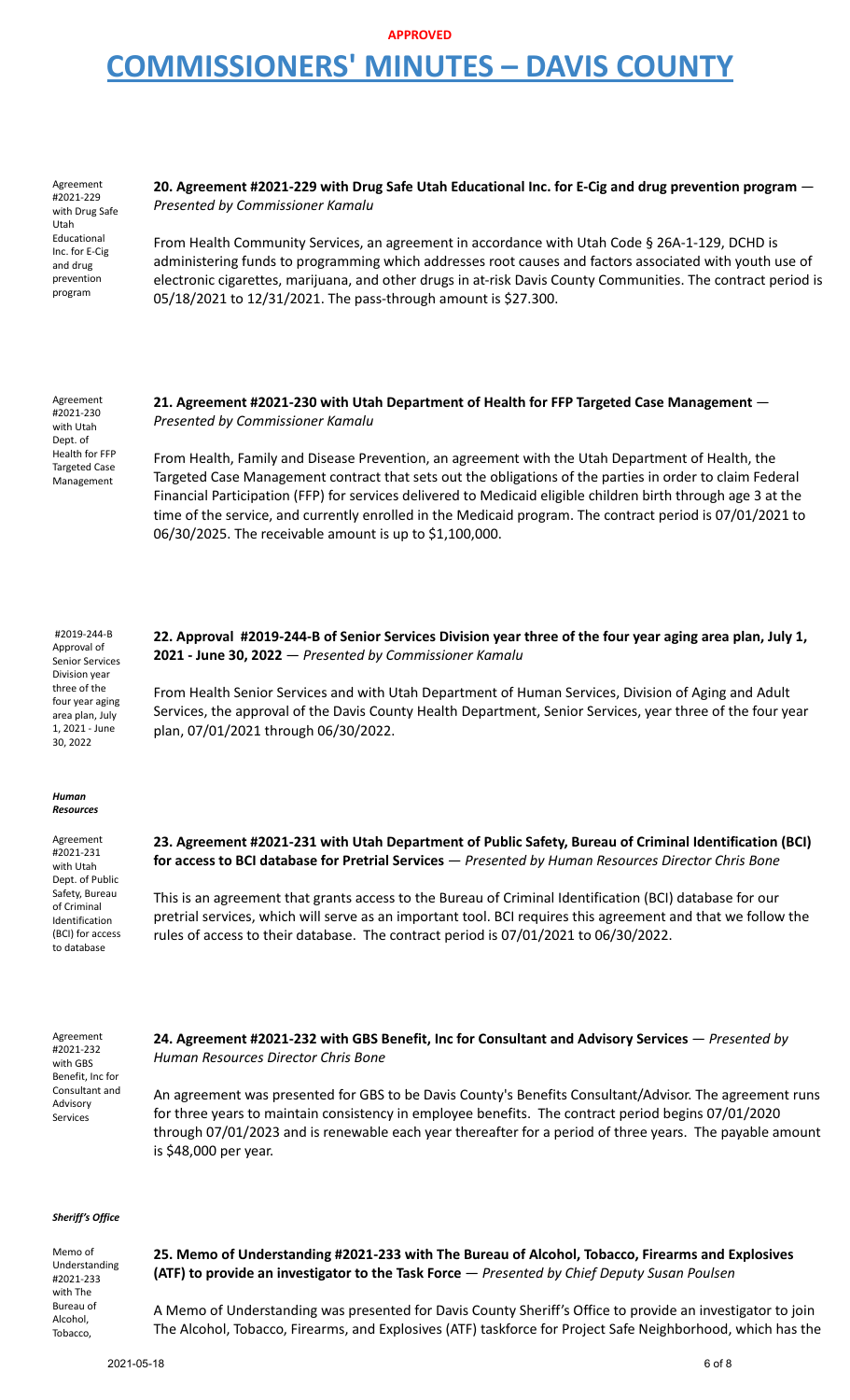### **APPROVED**

# **COMMISSIONERS' MINUTES – DAVIS COUNTY**

Firearms and Explosives (ATF) to provide an investigator to the Task Force mission of reducing gun crimes and violence in America. Project Safe Neighborhood links local programs to provide tools to investigate and prosecute gun criminals through the creation of a task force. Davis County Sheriff's Office will provide an investigator to the Task Force to perform those investigative activities and duties as described in the Memo of Understanding. There will be forthcoming Memo's connected to this mission in regards to vehicle use and overtime. The contract period ends 09/30/2026. There is no amount.

Approval of **Training** reimbursemen t agreement with Kathryn Paige Young

Replacement of previously approved agreement 2021-077 with Open Doors

**26. Training reimbursement agreement #2021-234 with Kathryn Paige Young for Special Functions and Basic Corrections training.** — *Presented by Chief Deputy Susan Poulsen*

Training reimbursement agreement for Special Functions and Basic Corrections training, including wages, benefits, and meal plan for the academy. The contract period is 06/18/2021 through 06/18/2023. The receivable amount is \$14,002.

**27. Replacement of previously approved agreement #2021-077 with Open Doors** — *Presented by Chief Deputy Susan Poulsen*

This is a replacement of #2021-077 with Open Doors as page two was omitted from the contract the first time. The agreement is to provide housing, food, basic hygiene products, and general care to individuals residing in Davis County that have tested positive for COVID 19 or been exposed to someone who has tested positive. The contract period 05/18/2021 until both parties are satisfied. The amount is \$1500 a month for every month requested. This approval is to update our record to include all pages.

Commissioner Kamalu mentioned attending the beautiful memorial for Law Enforcement and asked Susan Poulson to explain its significance. Susan Poulson explained Davis County Sheriff's Office held the ceremony to remember those who have lost their lives or been injured in the line of duty.

Commissioner Stevenson noted how good the memorial was and said he had suggested each of the cities in the county be invited next year to participate in the ceremony.

> Motion to Approve Business and Action Items 1 through 27 as presented: Com. Kamalu Seconded: Com. Stevenson All voted Aye

Commissioner Kamalu moved to recess to the Board of Equalization. Commissioner Stevenson seconded the motion. All voted Aye.

**\_\_\_\_\_\_\_\_\_\_\_\_\_\_\_\_\_\_\_\_\_\_\_\_\_\_\_\_\_\_\_\_\_\_\_\_\_\_\_\_\_\_\_\_\_\_\_\_\_\_\_\_\_\_\_\_\_\_\_\_\_\_\_\_\_\_\_\_\_\_\_\_\_\_\_\_\_\_\_\_\_\_\_\_\_\_\_\_**

**BOARD OF EQUALIZATION**

Property Tax Register

Property Tax Register matters were presented by Curtis Koch, Davis County Clerk/Auditor, as follows:

### **Auditor's Adjustments:**

### **Tax Exemption Requests**

Three Tax Exemption requests are recommended for approval

**Appeals**

● One Appeal was approved

**Abatements**

● One Abatement was denied

### **Corrections**

● Six corrections applying \$8,153.63 in Veteran Abatements to three separate properties for Tax Year 2020.

### **Treasurer's Adjustments:**

● Six small balance write-offs from 04/01/2021 through 04/30/2021, made up of six items totaling 39 cents.

> Motion to Approve: Com. Kamalu Seconded: Com. Stevenson All voted Aye